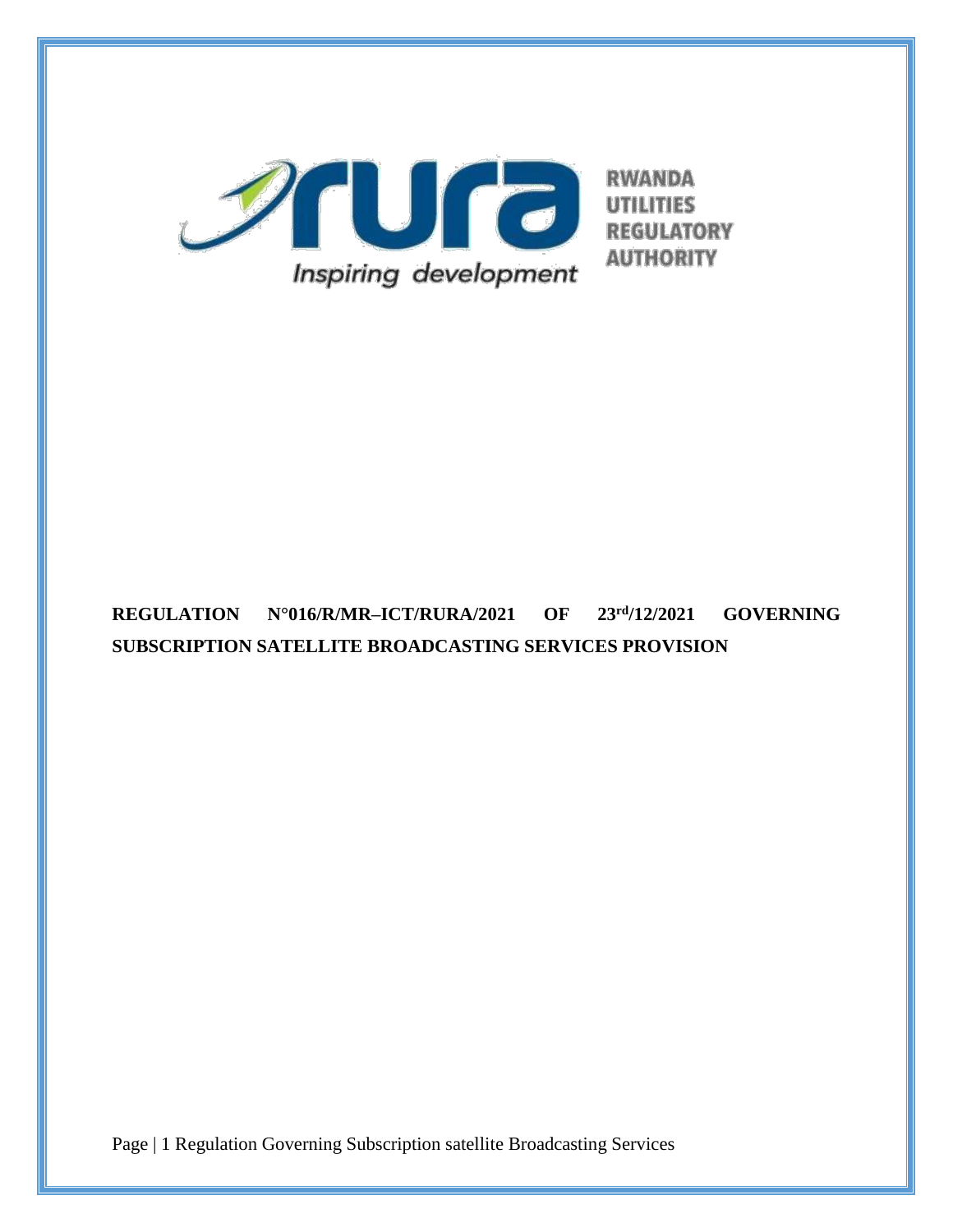### **Preamble**

The Regulatory Board of Rwanda Utilities Regulatory Authority;

Pursuant to law n° 09/2013 of 01/03/2013 establishing Rwanda Utilities Regulatory Authority and determining its mission, organization, and functioning;

Pursuant to law n°02/2013 of 08/02/2013 regulating Media;

Pursuant to law n°24/2016 of 18/06/2016 governing Information and Communication Technologies;

Considering the inputs provided by stakeholders in the consultation meetings held on 03/06/ 2021 and on 25/08/ 2021;

Having reviewed the regulations no 02/RURA/2014 of 12th February 2014 governing subscription satellite television services;

After consideration and approval in its meeting of 23/12/2021;

#### **Hereby issues the following regulation:**

Page | 2 Regulation Governing Subscription satellite Broadcasting Services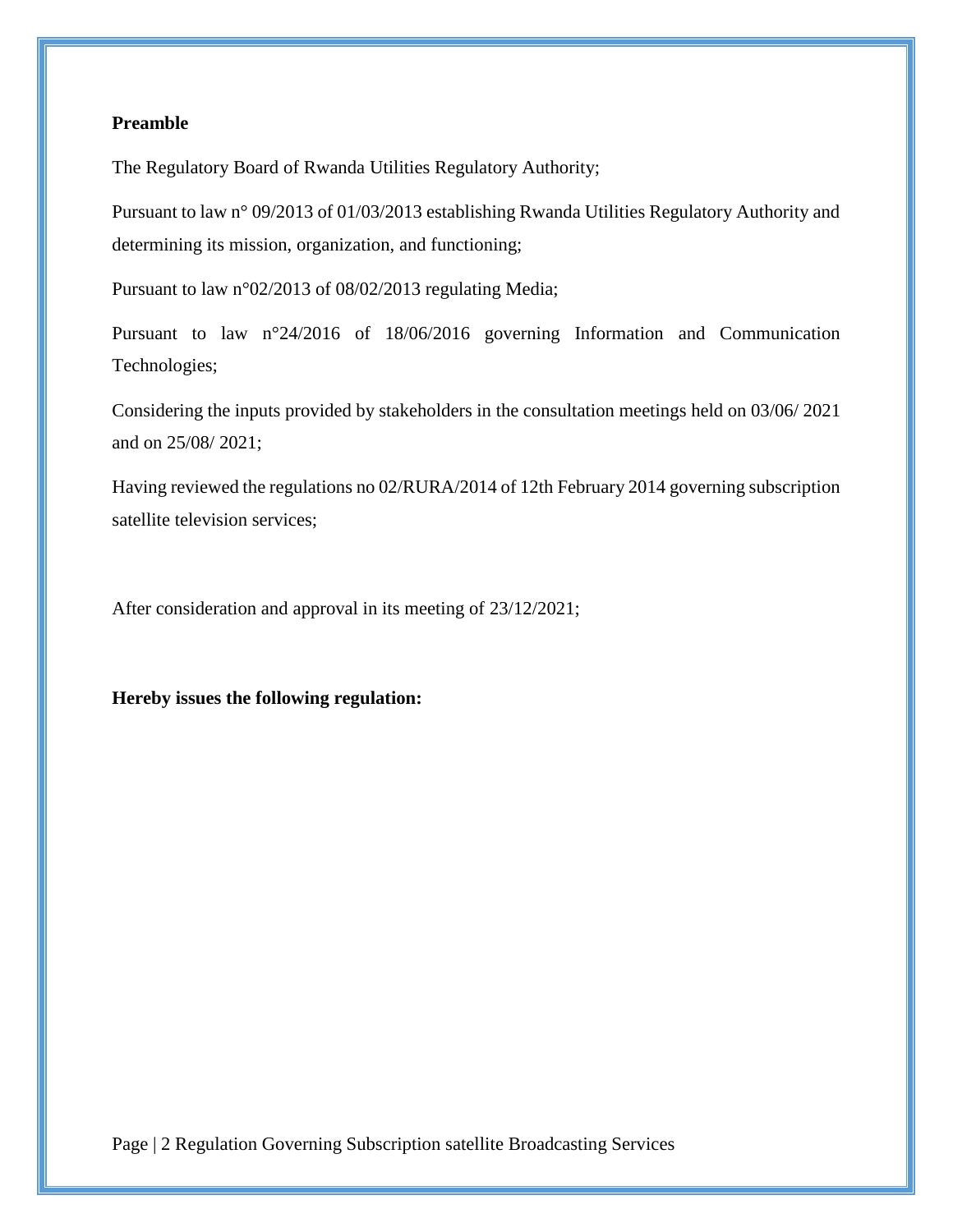| <b>Table of Contents</b>                                                                              |  |
|-------------------------------------------------------------------------------------------------------|--|
|                                                                                                       |  |
|                                                                                                       |  |
|                                                                                                       |  |
|                                                                                                       |  |
|                                                                                                       |  |
|                                                                                                       |  |
| Article 5: Requirements of applying for subscription satellite television service provision license 7 |  |
|                                                                                                       |  |
| Article 7: Requirements of applying for subscription management services provision license 8          |  |
|                                                                                                       |  |
|                                                                                                       |  |
|                                                                                                       |  |
|                                                                                                       |  |
|                                                                                                       |  |
|                                                                                                       |  |
|                                                                                                       |  |
|                                                                                                       |  |
|                                                                                                       |  |
|                                                                                                       |  |
|                                                                                                       |  |
| <b>Article 19:</b>                                                                                    |  |
|                                                                                                       |  |
|                                                                                                       |  |
|                                                                                                       |  |
|                                                                                                       |  |
| <b>CHAPTER IV: PROGRAMME GUIDE AND CHANNELS TO BE AIRED BY THE</b>                                    |  |
|                                                                                                       |  |
| Article 24: Reorganizing channels and Adding new channel to the bouquet  14                           |  |
|                                                                                                       |  |
|                                                                                                       |  |
|                                                                                                       |  |

Page | 3 Regulation Governing Subscription satellite Broadcasting Services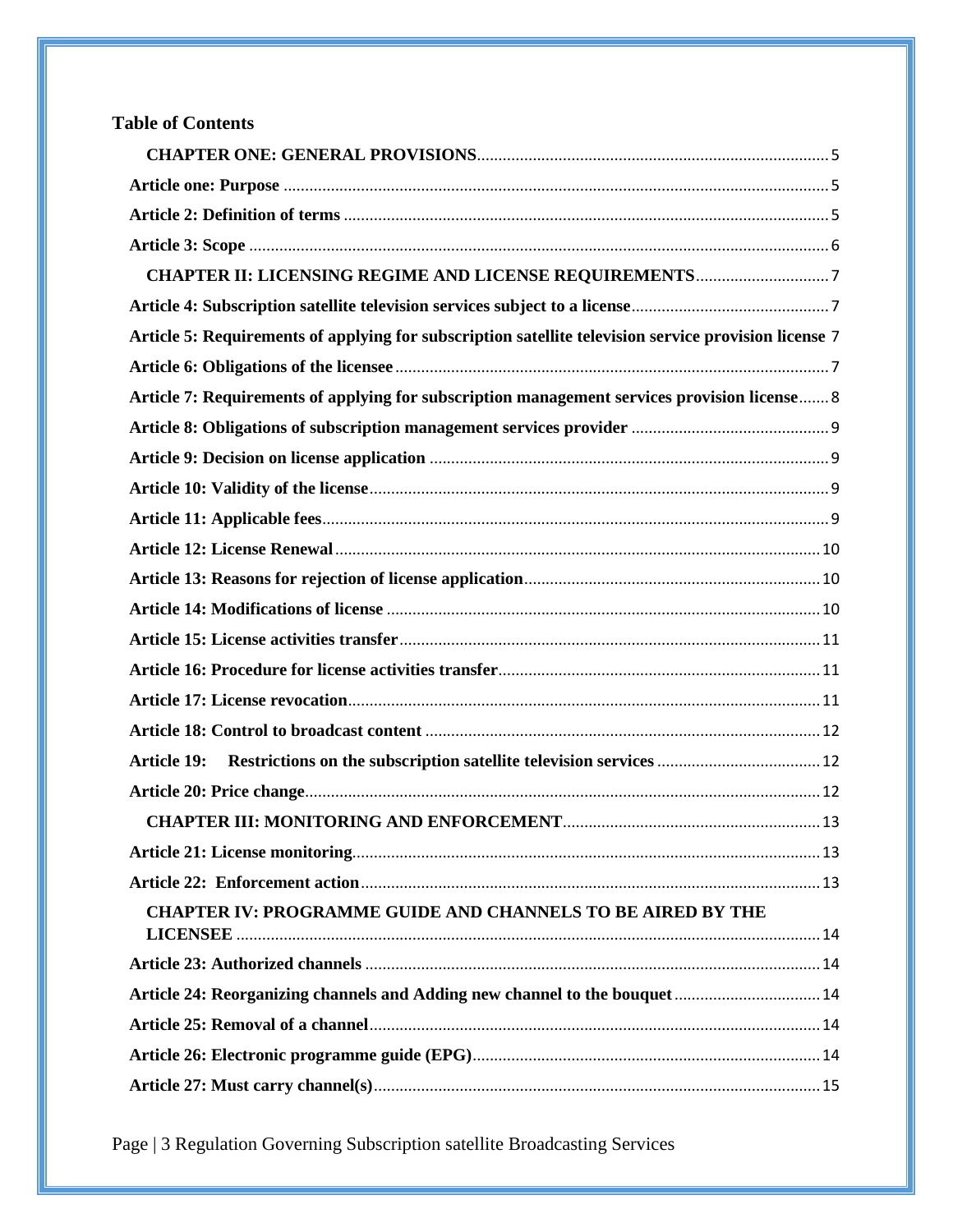Page | 4 Regulation Governing Subscription satellite Broadcasting Services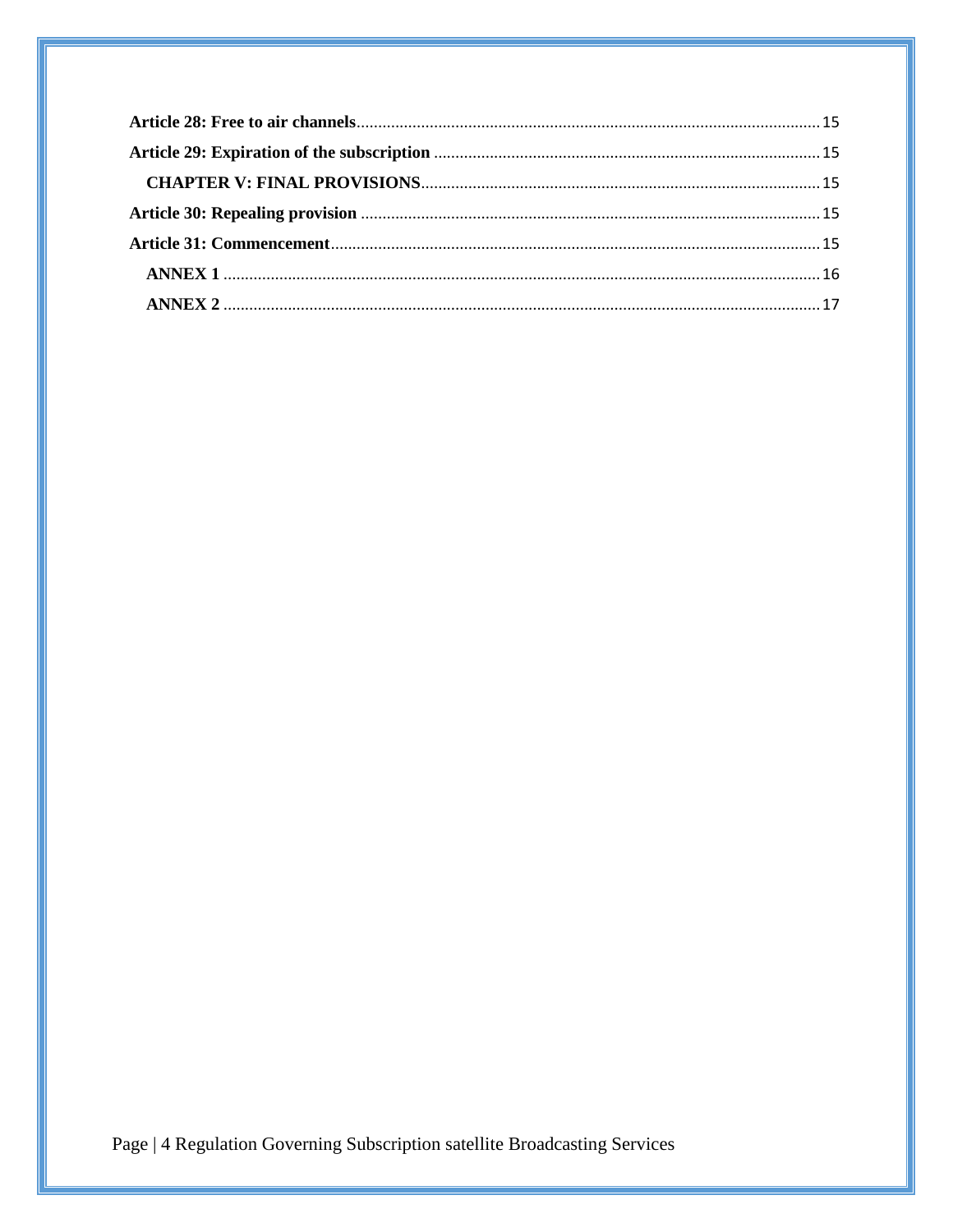#### <span id="page-4-0"></span>**CHAPTER ONE: GENERAL PROVISIONS**

#### <span id="page-4-1"></span>**Article one: Purpose**

The purpose of this regulation is to put in place a regulatory framework governing subscription satellite broadcasting services provision.

#### <span id="page-4-2"></span>**Article 2: Definition of terms**

In this regulation, the following terms have the following meanings:

**1 <sup>o</sup> Agreement of representation:** It is a signed contractual arrangement between a company applying for a subscription management service provision license and a company providing subscription satellite broadcasting services to represent the latter in Rwanda to manage the services on its behalf;

**2 <sup>o</sup> Bouquet**: a collection of video and / or audio channels marketed as a single package;

**3 <sup>o</sup> Broadcasting service**: any service which consists of the broadcasting of television or sound broadcasting material to the public, sections of the public or to subscribers;

**4 <sup>o</sup> Channel**: a single defined television programming service of a licensee other than a video on demand programming service;

**5 <sup>o</sup> Licensee**: any person who is licensed for providing subscription satellite television services and subscription management services;

**6 <sup>o</sup> Programme**: a body of live or recorded material consisting of images, sounds or both embodied in signals emitted for the purpose of ultimate broadcasting;

**7 <sup>o</sup> Regulatory Authority**: Rwanda Utilities Regulatory Authority;

**8 <sup>o</sup> Regulatory Board**: the overall national regulation organ of the Regulatory Authority;

**9 <sup>o</sup> Satellite broadcasting services provider**: any legal person licensed as subscription satellite television service provider or provide services through a subscription management services;

**10<sup>o</sup> Subscriber**: a person who, in relation to subscription satellite broadcasting, has entered into an agreement with a provider of subscription satellite broadcasting services;

Page | 5 Regulation Governing Subscription satellite Broadcasting Services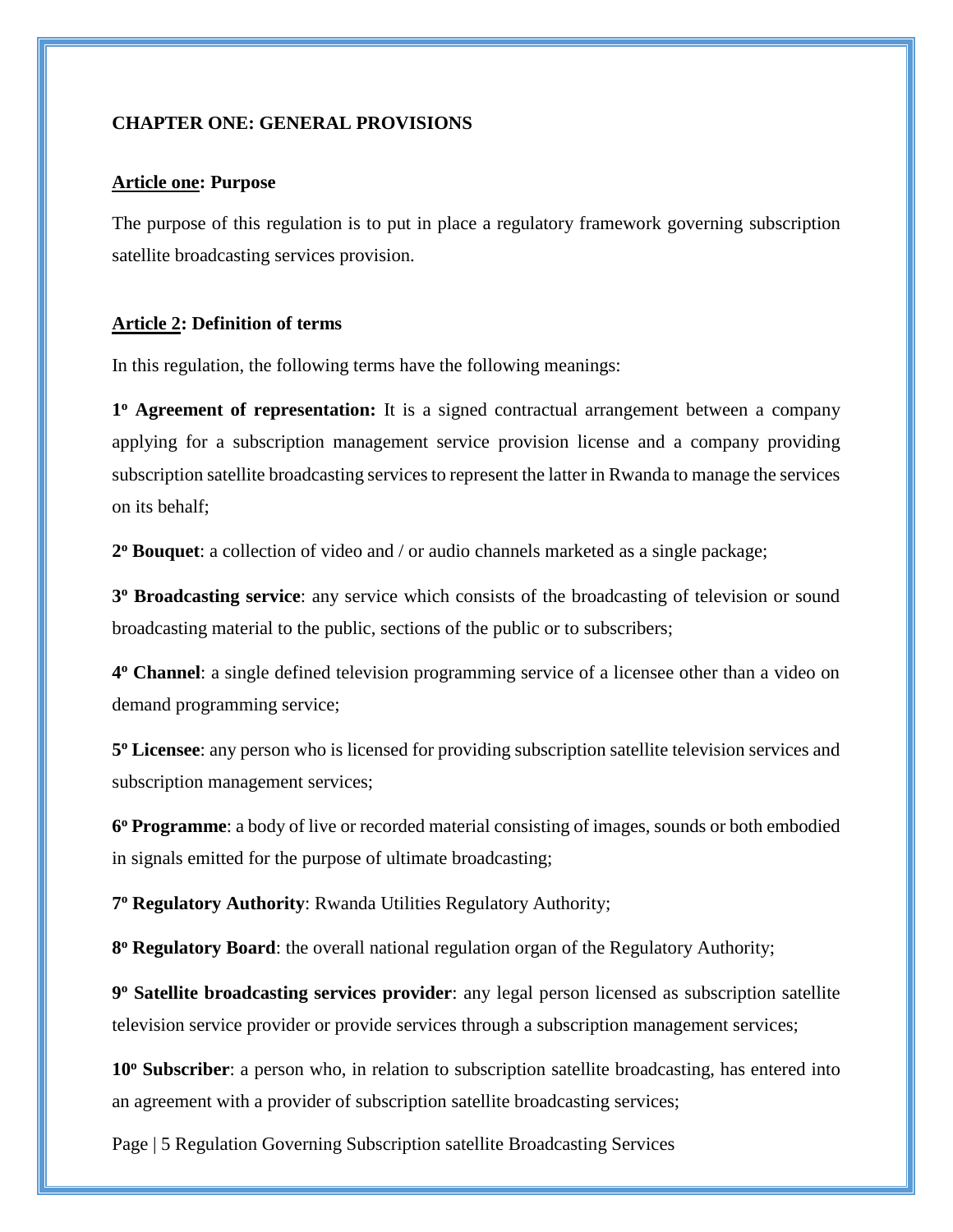**11<sup>o</sup> Subscription management services provider**: Any legal person licensed to provide local support services for a subscription satellite broadcasting services provider which may include, among other services, subscriber management support, subscription fee collection, customer support services, sales, marketing, technical support services for content (channels) uplinked outside Rwandan territory;

**12<sup>o</sup> Subscription satellite television services**: satellite broadcasting services provided to an end user upon the payment of a fee;

**13<sup>o</sup> Subscription satellite television service provider**: any legal person licensed for providing satellite subscription television services and uplink content (channels) from Rwandan territory. The licensee uplinking the content (channels) wherever out of Rwandan territory is considered as subscription management services (SMS) provider and gets offered the subscription management services provision license;

#### <span id="page-5-0"></span>**Article 3: Scope**

This regulation applies to any person carrying out or intending to carry out subscription satellite television services provision and subscription management services provision.

Page | 6 Regulation Governing Subscription satellite Broadcasting Services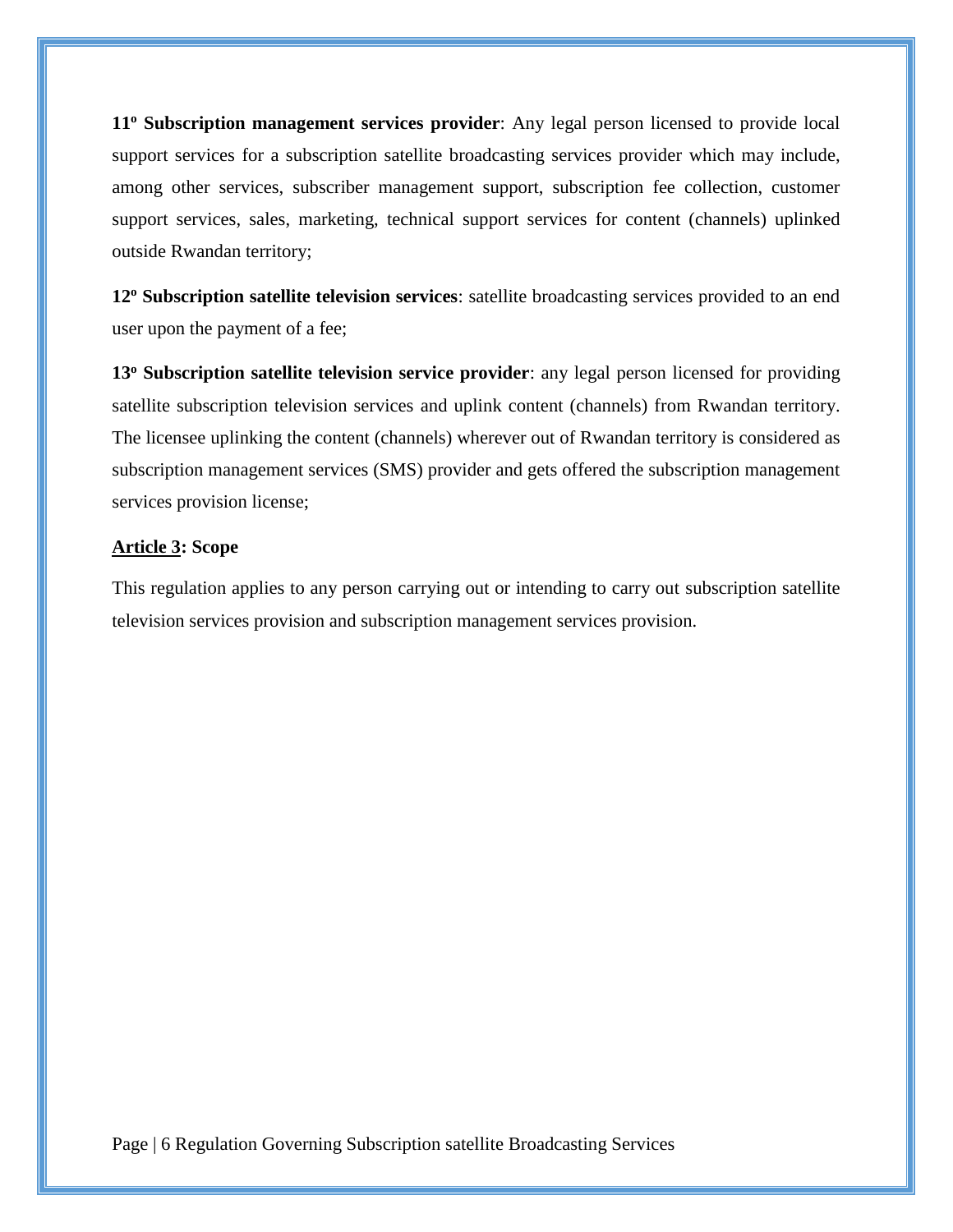## <span id="page-6-0"></span>**CHAPTER II: LICENSING REGIME AND LICENSE REQUIREMENTS**

### <span id="page-6-1"></span>**Article 4: Subscription satellite television services subject to a license**

Any person who intends to provide subscription satellite television services in Rwanda must apply for a license to the Regulatory Authority.

# <span id="page-6-2"></span>**Article 5: Requirements of applying for subscription satellite television service provision license**

Any person who intends to apply for satellite television service provision license must submit the following documents:

- 1. A well-filled license application form;
- 2. A Copy of National identity card or passport of contact person;
- 3. Uplink detail(s) from the Rwandan territory;
- 4. Applicant's financial and technical capacity to carry out subscription satellite broadcasting services;
- 5. Domestic registration certificate specifying that broadcasting services are among the businesses to carry out;
- 6. Payment of the application fee non-refundable provided on the annex 1 of this regulation;
- 7. A list of channels contained in the proposed bouquet;
- 8. Agreement template between the licensee and the subscriber;
- 9. The agreement with the originator of the content (where applicable);
- 10. Any other information deemed necessary by the Regulatory Authority for decision making.

A Performance bank guarantee of 200,000 US\$ shall be submitted upon notification of license approval and before collection of Subscription satellite television services license.

### <span id="page-6-3"></span>**Article 6: Obligations of the licensee**

A licensee of subscription satellite television services provision has the following obligations:

- 1. Distribute Channels according to the agreement signed with the subscriber;
- 2. Provide a support services for subscription television service to the subscribers in accordance with the agreement signed between the Licensee and the subscriber;

Page | 7 Regulation Governing Subscription satellite Broadcasting Services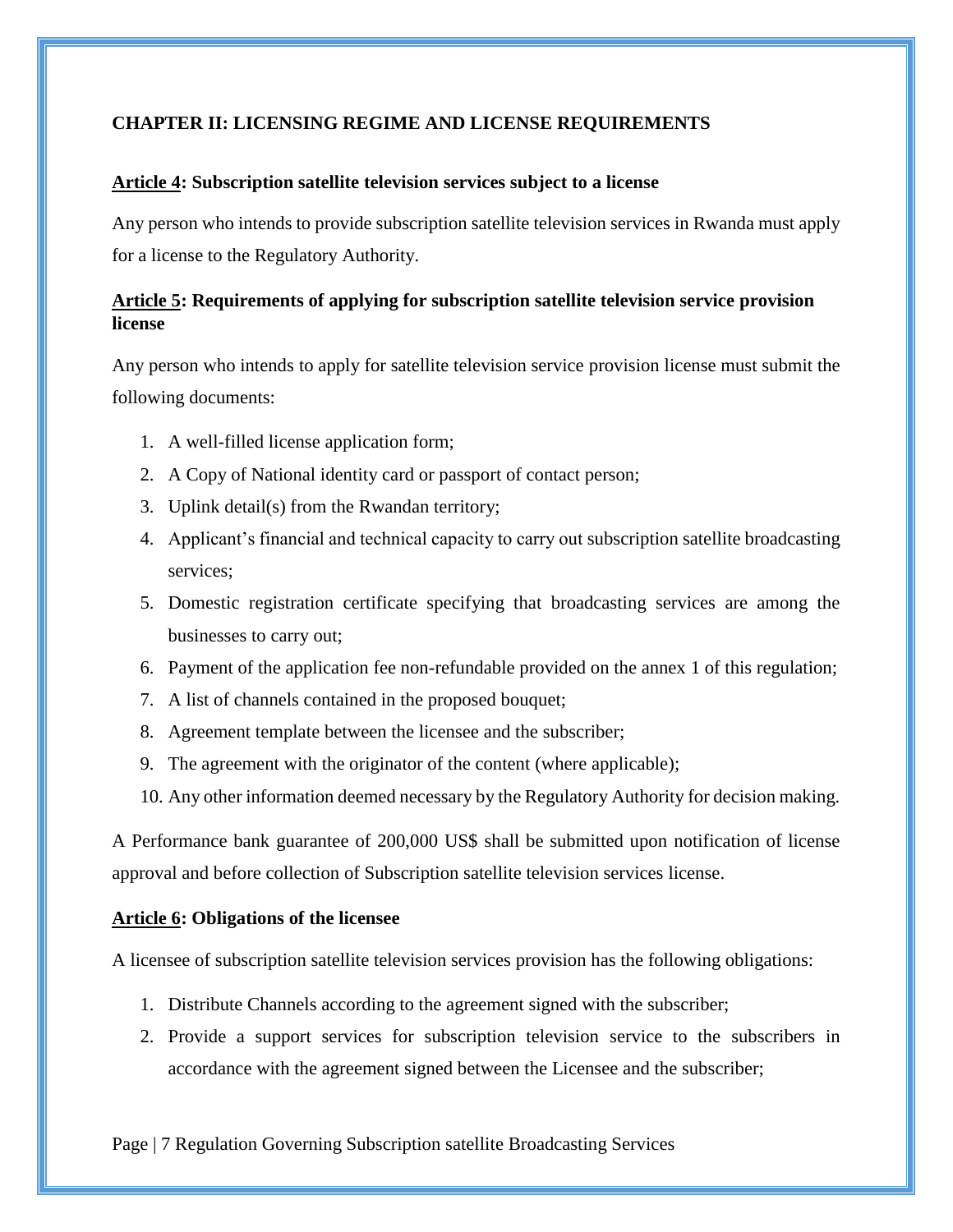- 3. Avail to the local market, the required equipment including dishes and decoders for receiving signal;
- 4. Provide the consistent signal in good quality; the quality of service performance level shall be assessed through the Key Performance Indicators mentioned in Annex 2;
- 5. Provide and abide with billing and complaints procedures;
- 6. Indicate the physical address and telephone number of the licensee's business office.

# <span id="page-7-0"></span>**Article 7: Requirements of applying for subscription management services provision license**

Any person who intends to apply for subscription management services license must submit to the Regulatory Authority the following documents:

- 1. A well-filled license application form;
- 2. A Copy of National identity card or Passport of contact person;
- 3. Agreement of representation;
- 4. Applicant's financial and technical capacity to carry out subscription satellite broadcasting services;
- 5. Domestic registration Certificate specifying that broadcasting services are among the businesses to carry out;
- 6. Proof of Payment of the application fee non-refundable provided on the annex1 of this regulation;
- 7. A List of channels contained in the proposed bouquet;
- 8. The agreement with multi-channel satellite distributor;
- 9. Agreement template between the licensee and the subscriber;
- 10. Any other information deemed necessary by the Regulatory Authority for decision making.

A Performance bank guarantee of 200,000 US\$ shall be submitted upon notification of license approval and before collection of subscription management services license.

Page | 8 Regulation Governing Subscription satellite Broadcasting Services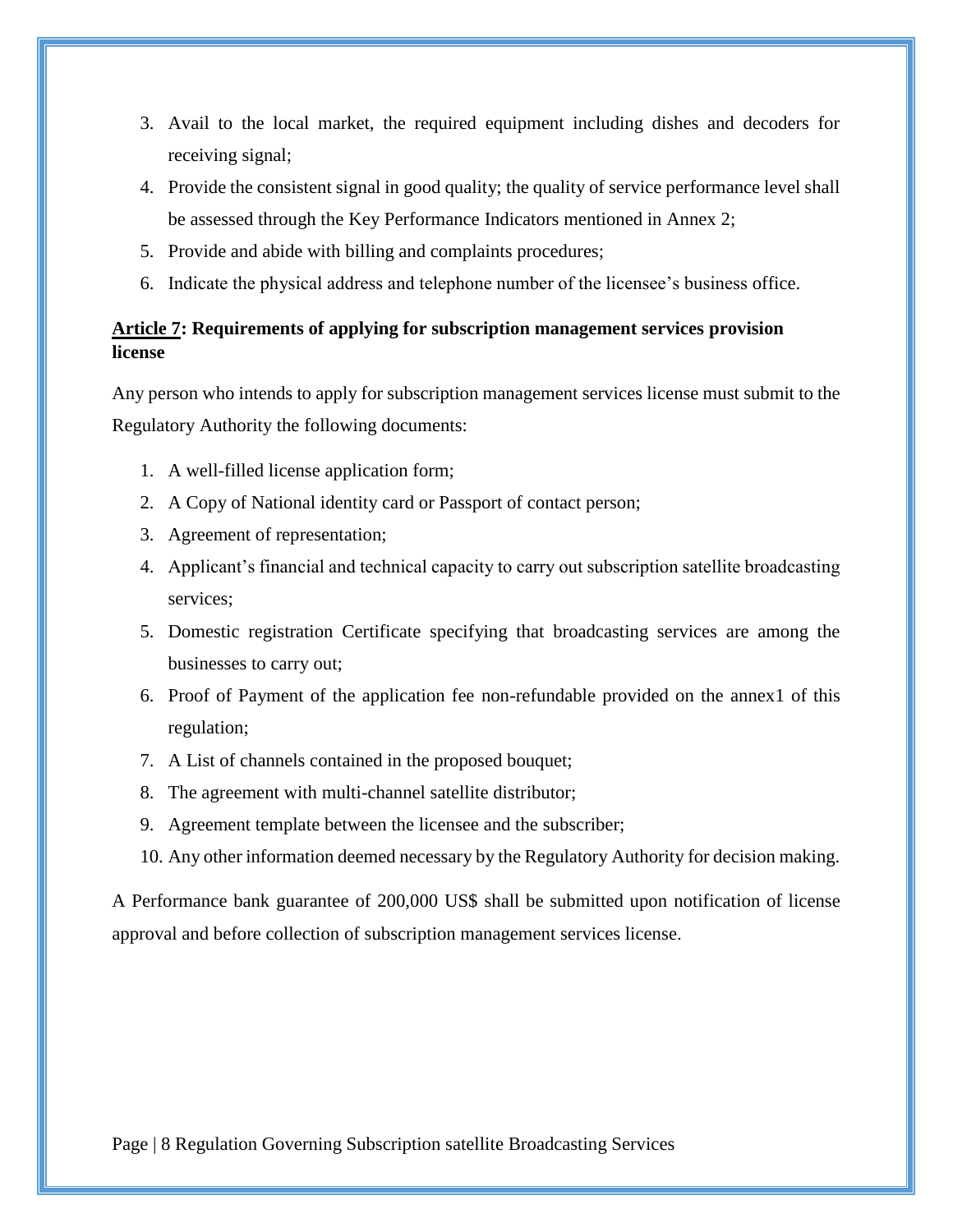#### <span id="page-8-0"></span>**Article 8: Obligations of subscription management services provider**

The licensee who performs subscription management services has the following obligations:

- 1. Establish an appropriate Service Level Agreement with the represented subscription satellite television services provider to ensure the end user get required services in a timely manner and to comply with established KPIs;
- 2. Provide support services for subscription satellite television service in accordance with the agreement signed between the Licensee and the subscriber;
- 3. Avail to the local market the required equipment including dishes and decoders for receiving signal.

#### <span id="page-8-1"></span>**Article 9: Decision on license application**

The Regulatory Authority declares its decision no later than ninety (90) working days following receipt of a complete application. In the event that the Regulatory Authority decides to grant a License, it proceeds with issuance upon the payment of the License fee. If the applicant fails to collect the granted license within 30 working days, the license is cancelled.

An incomplete license application shall loose its validity after fifteen (15) working days following the official notification from the Regulatory Authority to the applicant requesting to submit the missing documents.

#### <span id="page-8-2"></span>**Article 10: Validity of the license**

The validity of a license for subscription satellite television services provision and subscription management services provision is five (5) years renewable.

#### <span id="page-8-3"></span>**Article 11: Applicable fees**

The license for subscription satellite television services provision and subscription management services provision is issued upon payment of license fees on the Annex I of this regulation. The annual regulatory fee and Universal Access fee are paid in accordance with the provisions of legal instruments governing the matters.

Page | 9 Regulation Governing Subscription satellite Broadcasting Services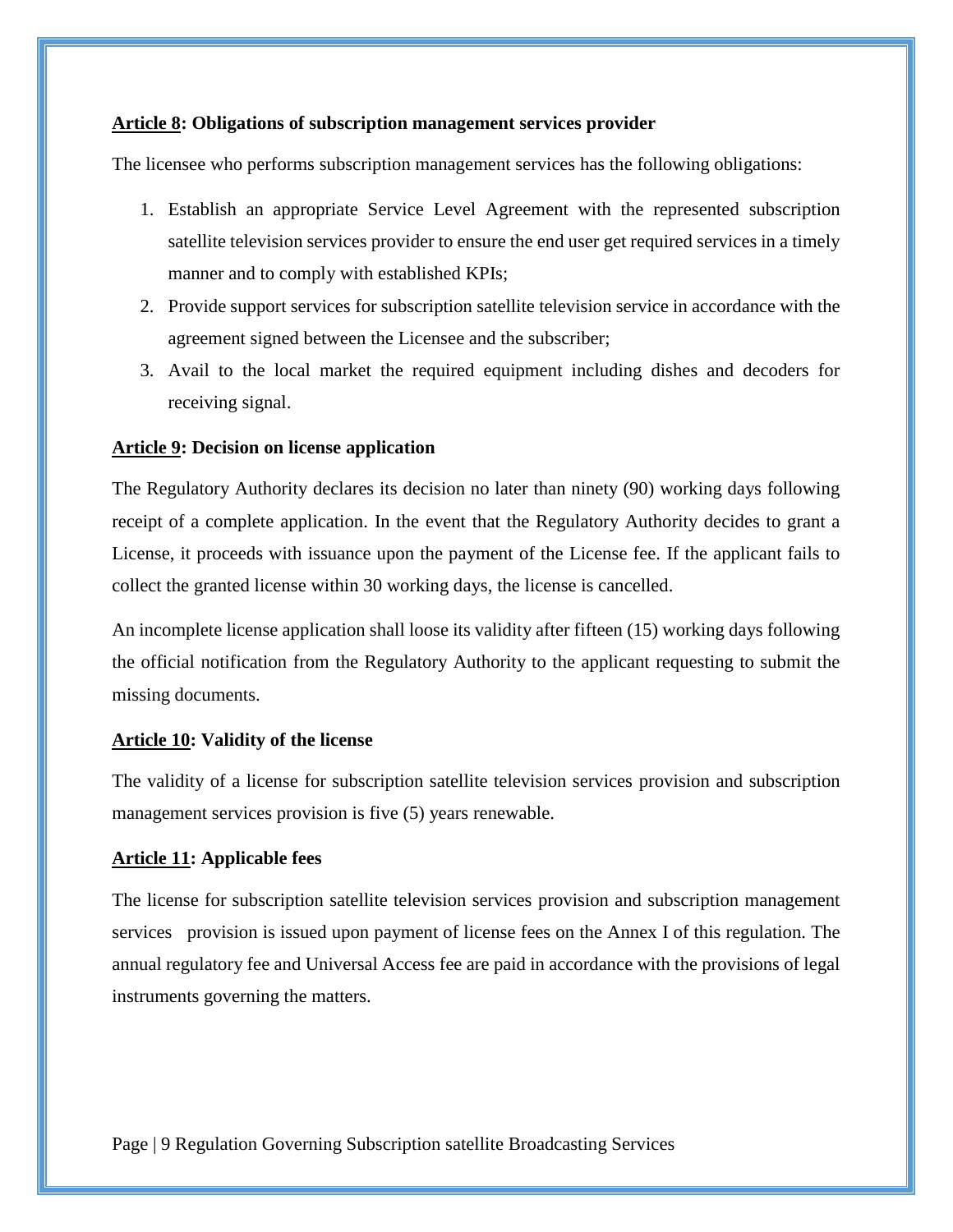### <span id="page-9-0"></span>**Article 12: License Renewal**

The Licensee who intends to renew the license shall apply for license renewal at least ninety (90) days prior to the expiration of the current license.

The license renewal proceeding is subject to the same procedure and approval criteria as an initial license application.

The Regulatory Authority makes its decision at least fourthly five days (45) days prior to the expiration of the current license, and issues the license at least thirty days (30) days prior to the license expiration so long as the applicant has filed its renewal application and requested additional information in a timely manner.

### <span id="page-9-1"></span>**Article 13: Reasons for rejection of license application**

The Regulatory Authority may reject a license application when:

- 1. The application file is incomplete and the requested information is not submitted within the deadline set in this Regulation;
- 2. The applicant failed to demonstrate the technical or financial ability to carry out the licensed activities;
- 3. The applicant or one of the shareholders failed to comply with previous Regulatory Authority directives or other decisions;
- 4. The applicant or one of the shareholders has history of bad criminal record or fraudulent activities acts within the Republic of Rwanda.

### <span id="page-9-2"></span>**Article 14: Modifications of license**

A license modification proceeding may be initiated by the Regulatory Authority or on request of the license holder.

The Regulatory Authority may modify a license before the expiration of the license term when it determines that a modification of the license is needed in order to respond to:

- 1. Significant changes in the governing laws or regulations, or Court decisions that directly affect the license terms and conditions;
- 2. When there are changes in the ownership or organizational status of the licensee. The latter shall notify the Regulatory Authority.

Page | 10 Regulation Governing Subscription satellite Broadcasting Services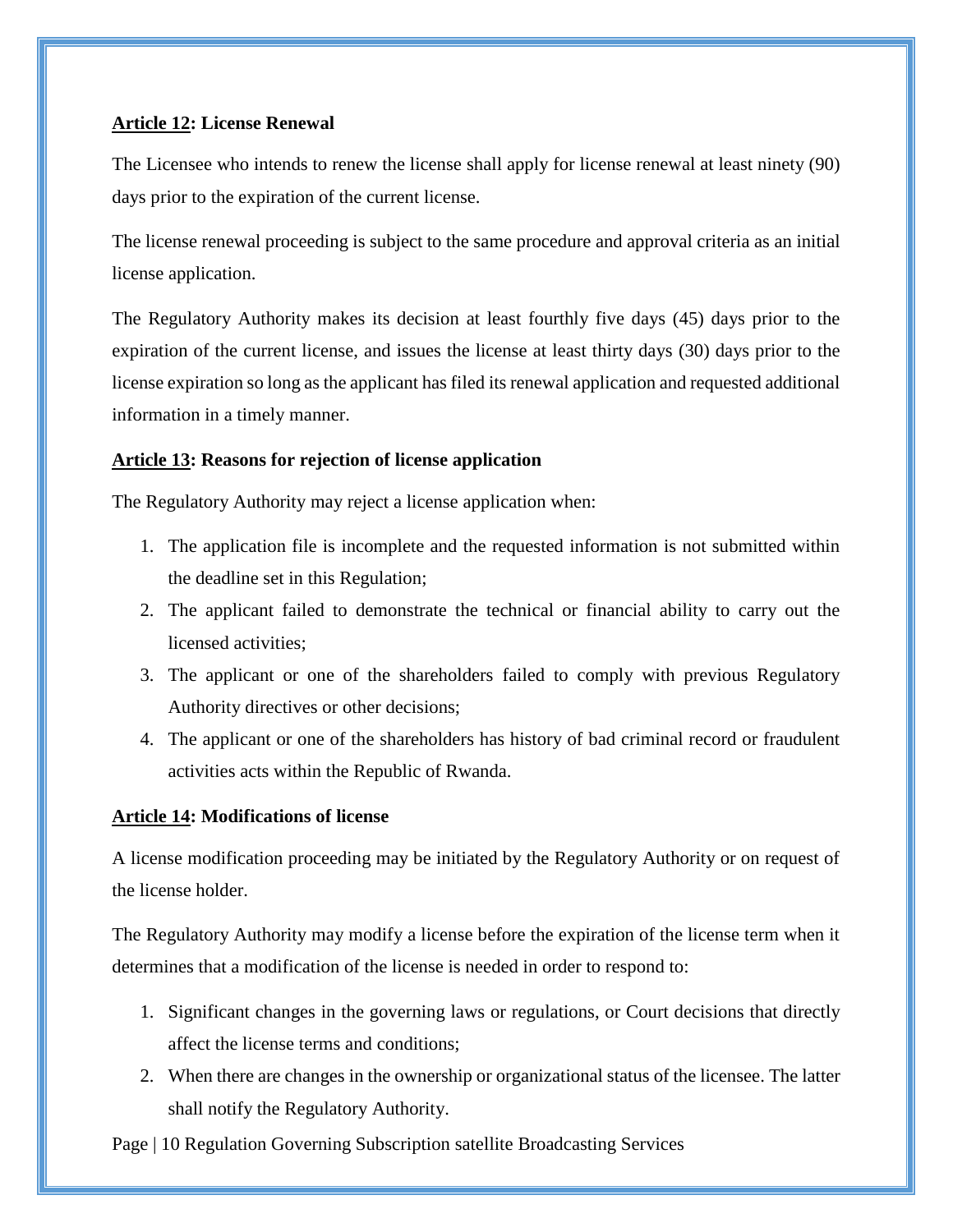#### <span id="page-10-0"></span>**Article 15: License activities transfer**

Transfer of license, including the direct or indirect sale, assignment, conveyance, lease or other transfer of assets or activities subject to a license to a different individual or institution is subject to a prior written approval of the Regulatory Authority.

The transfer activities approval is granted after consideration of the matter and if the proposed transferee meets all the requirements for granting the relevant license.

However, any sale of shares is subject to the following additional requirements:

- 1. Updated 5 years' business plan of the company;
- 2. The notified sales contract between the licensed company and the new shareholder;
- 3. Proof of investment for new level of productivity and efficiency;
- 4. Any additional requirements that may be required by the Regulatory Authority.

Failure to comply with the transfer process leads to license suspension.

### <span id="page-10-1"></span>**Article 16: Procedure for license activities transfer**

A license activities transfer proceeding is initiated by an application from the licensee stating the reasons for such transfer and shall be accompanied by the evidence of payment of all fees and levies required by law by the transferor if any, as well as the shareholding structure of the transferee.

Until the Regulatory Authority has issued an approval of the transfer, no licensee may transfer the license activities to another person.

A license activities transfer process is conducted in the same manner as review of a license application. The transferee is considered as the applicant to assume the operational license. The duration of the license and the license terms and conditions remain the same, unless the license transferee requests a license modification as part of the transfer process.

### <span id="page-10-2"></span>**Article 17: License revocation**

A license revocation proceeding may be initiated by the Regulatory Authority or on request of the licensee.

Page | 11 Regulation Governing Subscription satellite Broadcasting Services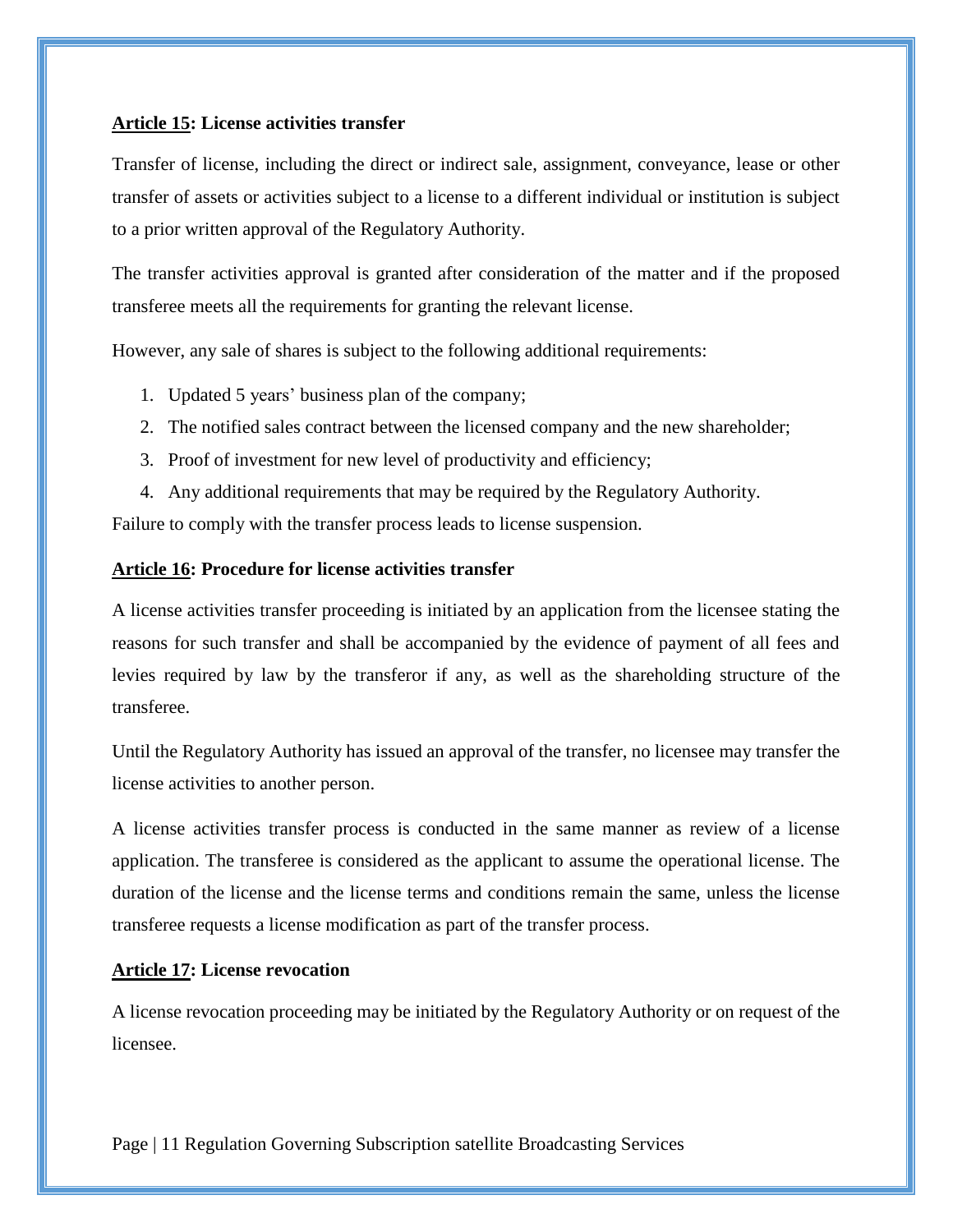The Regulatory Authority may revoke a license before the expiration of the license term when it determines that revocation is needed in order to respond to:

- 1. Licensee failure to comply with applicable regulations as well as license terms and conditions;
- 2. Licensee abandonment of license activities;
- 3. Failure of the licensee to provide the Regulatory Authority with monitoring and reporting data required by the license or failure to cooperate with the Regulatory Authority personnel;
- 4. Licensee submission of false or deliberately misleading data or information to the Regulatory Authority during license application or in response to the Regulatory Authority request;
- 5. Bankruptcy declared by the Competent Court;
- 6. Licensee failure to pay the required regulatory fees.

#### <span id="page-11-0"></span>**Article 18: Control to broadcast content**

A licensee to provide subscription satellite television services or subscription management services must provide means that parents or guardians may use to control access to broadcast content that is accessible and that they may consider inappropriate.

#### <span id="page-11-1"></span>**Article 19: Restrictions on the subscription satellite television services**

A licensee shall stop to carry any TV channels broadcasting;

- a. any material or program of which he or she is not the copyright owner; or
- b. any broadcasting signal received by him or her for the purpose of re-broadcasting unless he or she has, prior to the broadcast or re-broadcast, obtained a written permission of the copyright owner the material, programme, or re-broadcasting signal, as the case may be, to do so.

#### <span id="page-11-2"></span>**Article 20: Price change**

The licensee must notify the Regulatory Authority, in written, any change on pricelist of services provided to the subscribers and tangible reasons of change (s) at least three (3) weeks before implementing the price change. Any price change must be approved by the Regulatory Authority

Page | 12 Regulation Governing Subscription satellite Broadcasting Services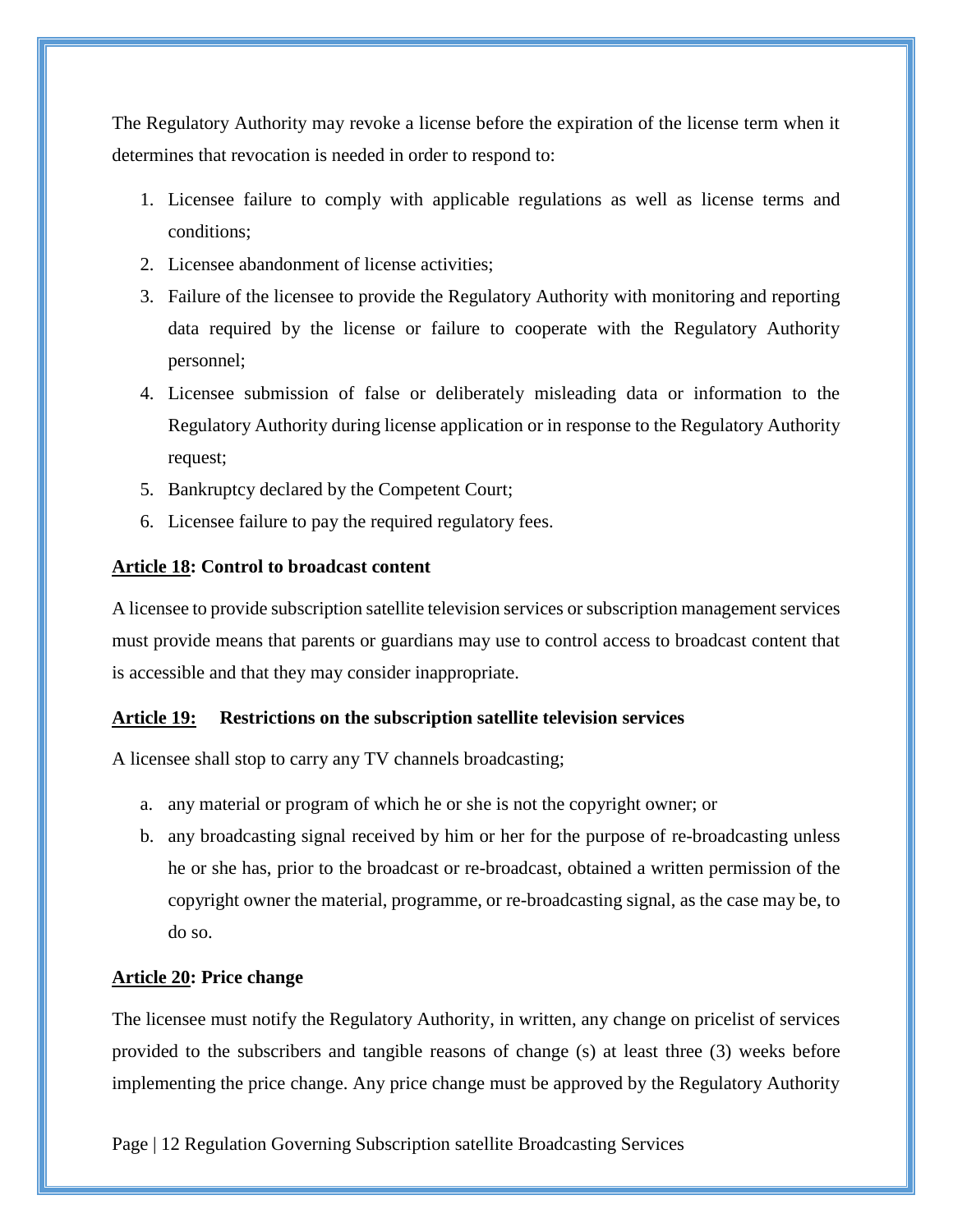within seven (7) working days upon reception of the notification. The licensee shall not make any change on pricelist without the approval from the Regulatory Authority.

### <span id="page-12-0"></span>**CHAPTER III: MONITORING AND ENFORCEMENT**

#### <span id="page-12-1"></span>**Article 21: License monitoring**

The Regulatory Authority monitors the performance of each license holder for full compliance with all terms and conditions of the license.

The license includes terms and conditions requiring licensees to report on financial, technical, organization and other data needed to allow the Regulatory Authority to effectively monitor the licensee compliance to license obligations.

The Regulatory Authority may also perform physical inspections of the license holder's facilities and corporate records on license holder's premises. These inspections may be conducted on an announced and unannounced basis. The inspections and audits are conducted during normal business hours, except when the Regulatory Authority has a reasonable basis to believe that noncompliant activities are occurring outside of normal business hours.

#### <span id="page-12-2"></span>**Article 22: Enforcement action**

If the Regulatory Authority determines that the licensee has failed to comply with any term or condition of the license, the Regulatory Authority sends a written warning to the licensee including a deadline for correction of the alleged license violation.

If the license holder, after receipt of the warning from the Regulatory Authority, does not cure the alleged non-compliance, the Regulatory Authority may proceed for further sanctions which may consist of administrative fine not exceeding two million Rwandan Francs (Rwf 2,000,000), license suspension or revocation.

Page | 13 Regulation Governing Subscription satellite Broadcasting Services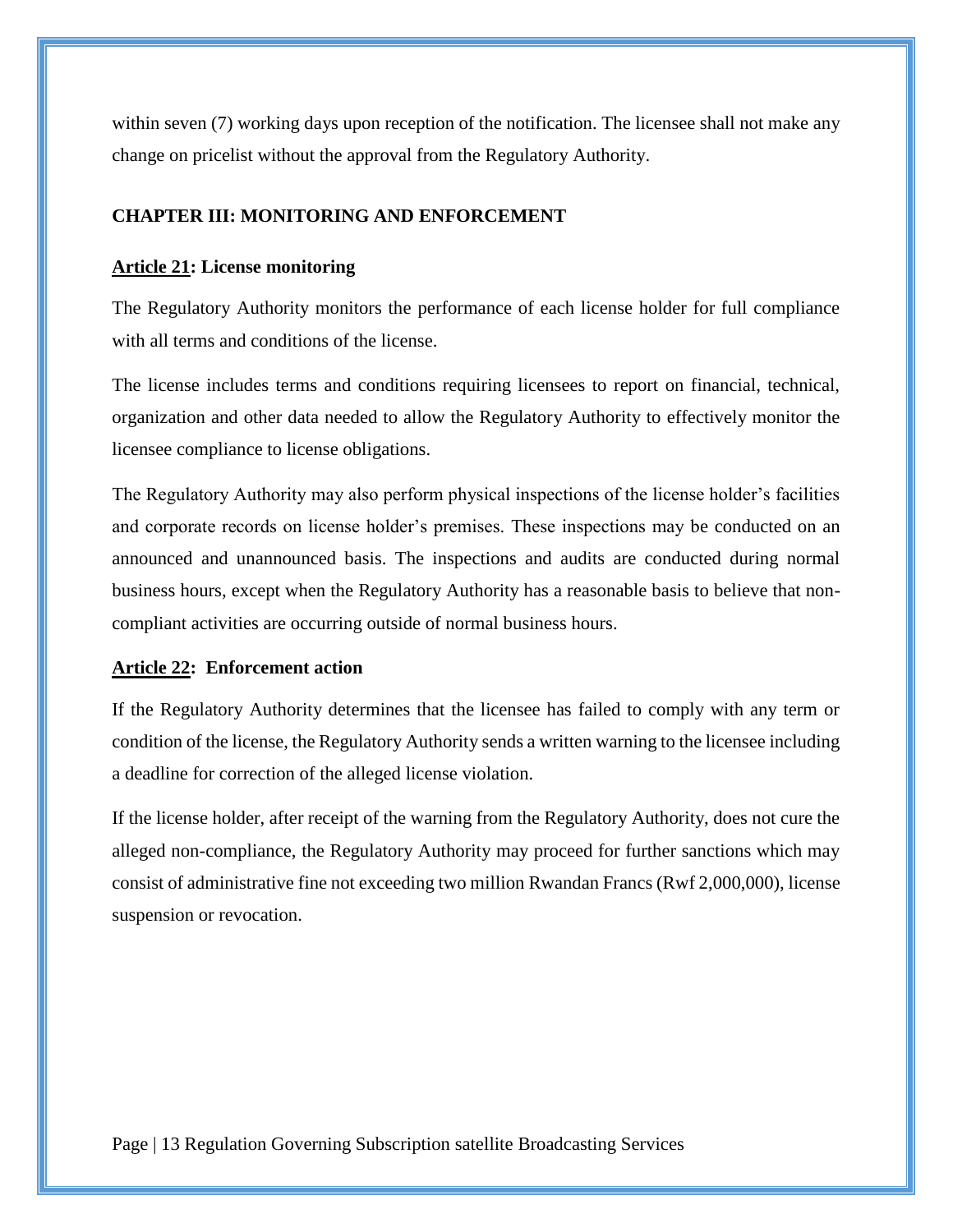# <span id="page-13-0"></span>**CHAPTER IV: PROGRAMME GUIDE AND CHANNELS TO BE AIRED BY THE LICENSEE**

### <span id="page-13-1"></span>**Article 23: Authorized channels**

In the process of analyzing the application, the Regulatory Authority approves the channels that the applicant intends to air. Once the license is granted to the applicant, the licensee for subscription satellite television services provision and subscription management services provision must always broadcast the authorized channels.

### <span id="page-13-2"></span>**Article 24: Reorganizing channels and Adding new channel to the bouquet**

A licensee for satellite television services and subscription management services is entitled to reorganize the existing channels or add a new channel to his/her bouquet. The licensee must, in any case, inform and provide to the Regulatory Authority at least three (3) weeks before the following written information:

- 1. The name of the channel;
- 2. The nature of the channel and its content;
- 3. Broadcasting rights evidence from the content originator;
- 4. The country where the channel was packaged;
- 5. The full name of channel supplier;
- 6. The primary language(s) of channel; and
- 7. The duration of the channel (whether it is a special event channel).

After a period of five (5) working days without any objection from the Regulatory Authority, the new channel is considered as accepted by the Regulatory Authority.

### <span id="page-13-3"></span>**Article 25: Removal of a channel**

The Licensee is entitled to remove a channel from the bouquet and by doing so he or she must notify the Regulatory Authority at least thirty (30) days the reason behind of such removal. The notification shall be submitted together with termination notice from the content originator.

### <span id="page-13-4"></span>**Article 26: Electronic programme guide (EPG)**

The Licensee prepares an electronic programme guide (EPG) for audiences to use for accessing information relating to the schedules of programme materials. A licensee must ensure that an electronic programme guide is user friendly and easy to navigate through programme materials.

Page | 14 Regulation Governing Subscription satellite Broadcasting Services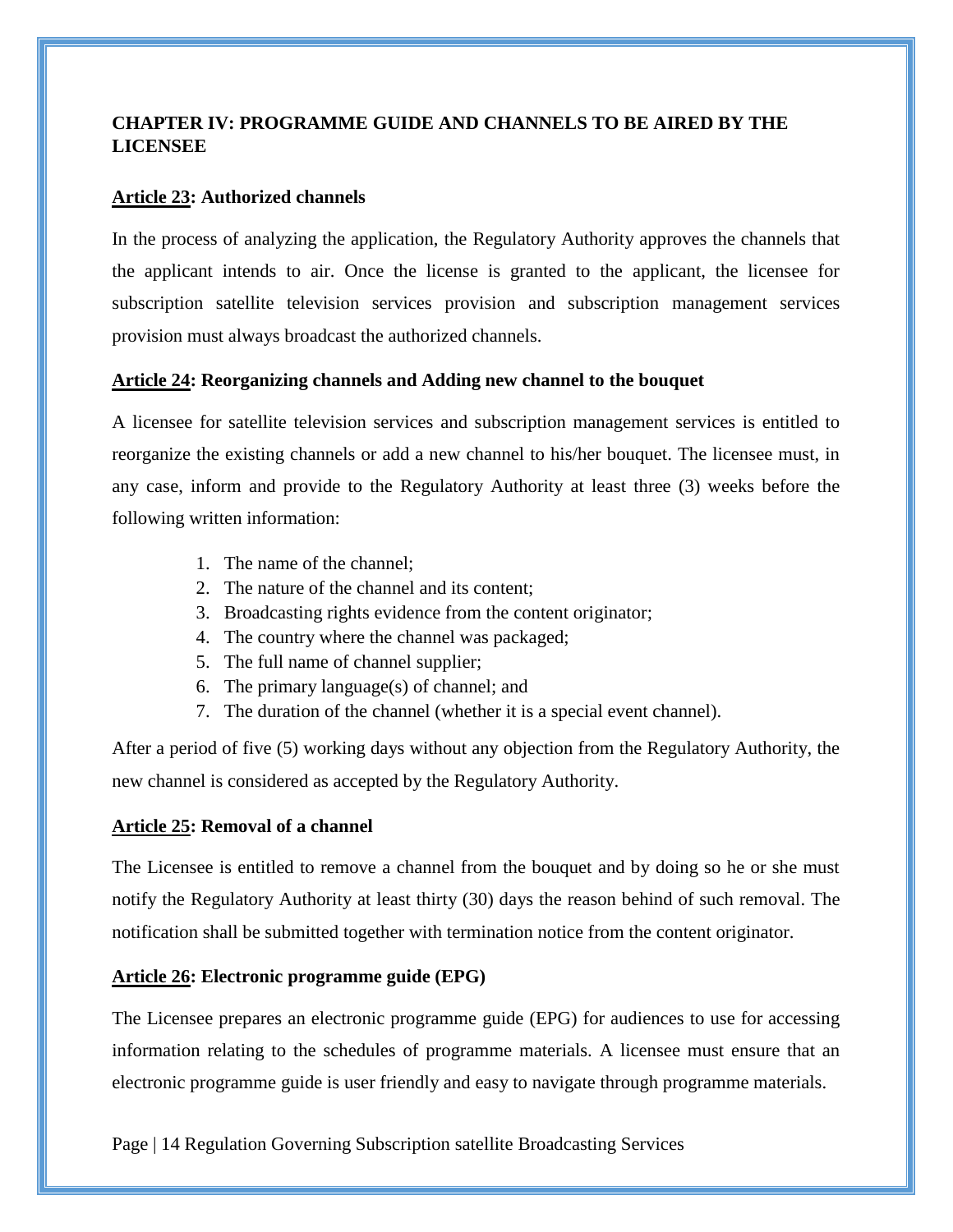### <span id="page-14-0"></span>**Article 27: Must carry channel(s)**

The licensee of subscription satellite television services provision and subscription management services provision must carry or add to his bouquet channel(s) of public television broadcaster designated as must carry channel.

### <span id="page-14-1"></span>**Article 28: Free to air channels**

The subscription satellite television services provider or subscription management services provider is allowed to include free to air channels in his bouquets.

### <span id="page-14-2"></span>**Article 29: Expiration of the subscription**

The subscription satellite television services provider licensee and subscription management services provider licensee must alert their subscribers the expiration date of their subscription at least seven (7) days before the subscription expiration.

### <span id="page-14-3"></span>**CHAPTER V: FINAL PROVISIONS**

### <span id="page-14-4"></span>**Article 30: Repealing provision**

The regulations no 02/RURA/2014 of 12/02/2014 governing subscription satellite television services and all prior provisions contrary to this regulation are hereby repealed.

### <span id="page-14-5"></span>**Article 31: Commencement**

This regulation comes into force on the date of its signature by the Chairperson of the Regulatory Board.

Done on 23/12/ 2021

**(sé)**

### **Dr. Ignace GATARE**

### **Chairperson of the Regulatory Board**

Page | 15 Regulation Governing Subscription satellite Broadcasting Services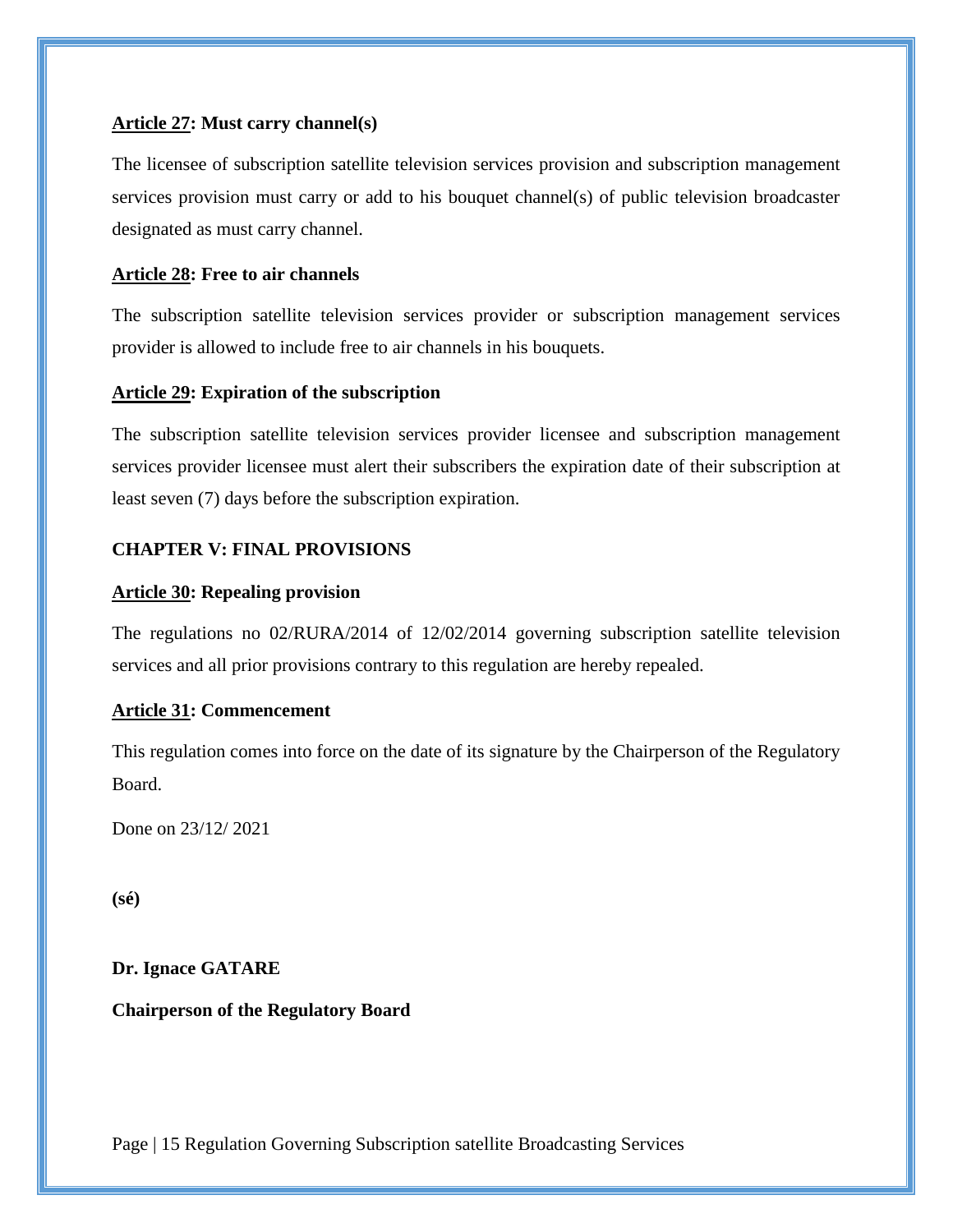# <span id="page-15-0"></span>**ANNEX 1**

# **APPLICABLE FEES**

| Category                                                                        | <b>Application fee</b> | <b>License fee</b> |
|---------------------------------------------------------------------------------|------------------------|--------------------|
|                                                                                 |                        |                    |
|                                                                                 |                        |                    |
| <b>Subscription satellite television services provision license Rwf 500,000</b> |                        | Rwf 12,000,000     |
|                                                                                 |                        |                    |
| Subscription management services provision license                              | Rwf 500,000            | Rwf 12,000,000     |
|                                                                                 |                        |                    |
|                                                                                 |                        |                    |

**SEEN TO BE ANNEXED TO REGULATION REGULATION N°016/R/MR–ICT/RURA/2021 OF 23rd/12/2021 GOVERNING SUBSCRIPTION SATELLITE BROADCASTING SERVICES PROVISION** 

**(sé)**

**Dr. Ignace GATARE**

**Chairperson of the Regulatory Board**

Page | 16 Regulation Governing Subscription satellite Broadcasting Services